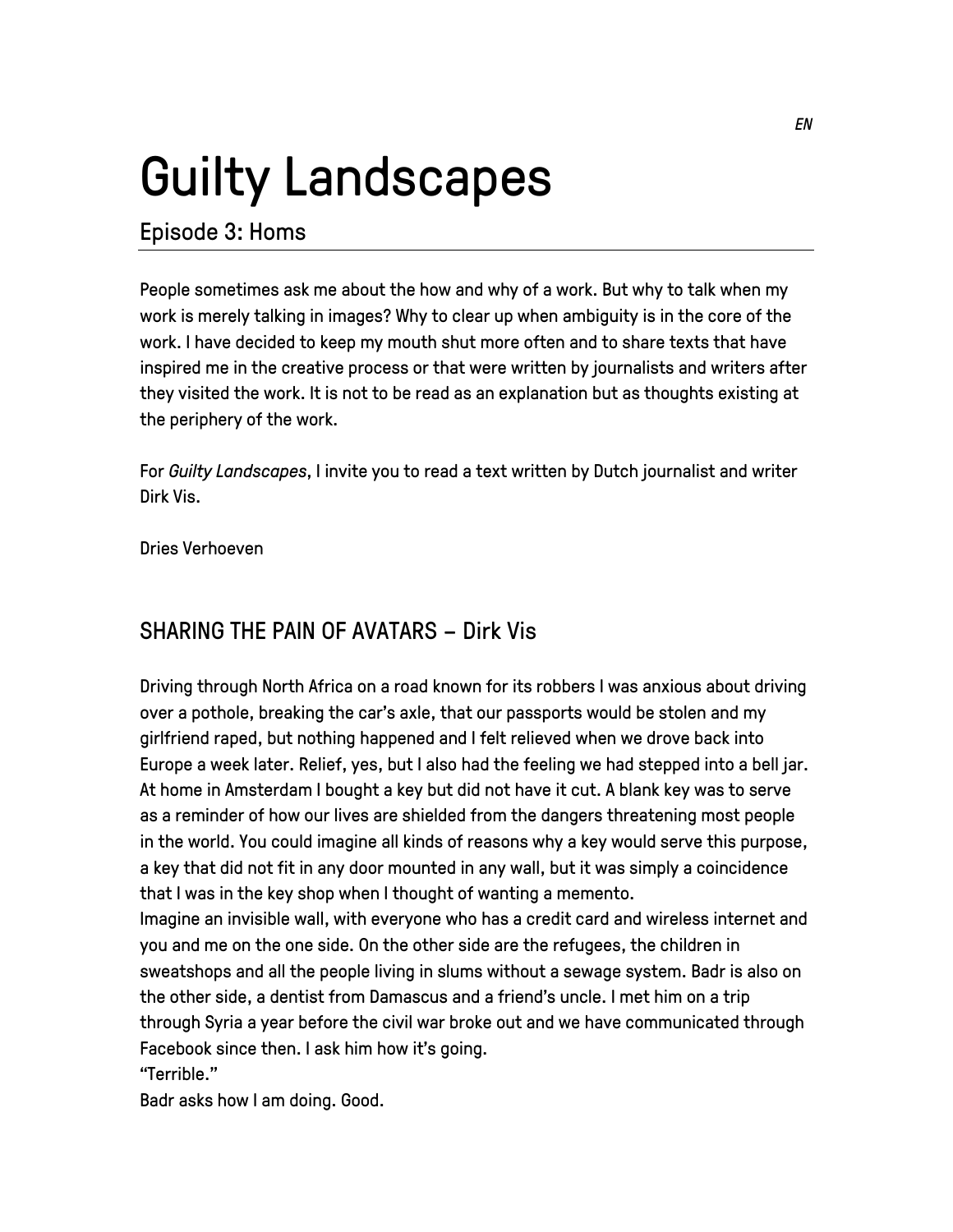Straight after seeing the piece *Guilty Landscapes* by Dries Verhoeven I stood outside again, I walked through the shopping street and that which I first characterised as a bell jar came over me now like an invisible wall; invisible yet more impenetrable than the stone boundary between Israel and the West Bank and as wide as the distance from Badr's computer in Damascus all the way to mine. This wall, like a metaphysical membrane, separates the two sides. The organically formed, imaginary wall runs past the mass-produced objects in the shop windows, the backpacks of the passers-by and the face cream of the women sitting on the terraces. We have brought that dividing wall into our homes through our laptops, tablets and devices; it runs parallel to all our screens distorting, branching off and stretching as we move from one place to another. The border between you, me and everyone else is being redefined at every moment. You can communicate with someone from Syria, China or Japan wherever, whenever you want to. New forms of mass communication allow us not only to see others' misery, we can now also interact directly with the victims. The representations of people who are suffering, the profile pages, the avatars, they talk, they have irrevocably started moving and really look like the people behind them, yet they are still effigies, shadows and reflections that are all part of a false reality.

## *Badr is typing a message…*

Facebooking with a victim of the conflict in Syria feels like something positive, as an action that counts, but that is simply not true. Susan Sontag wrote that the shock, the repugnance and the compassion you feel the first time you see a photo of someone posing proudly with five severed heads becomes dulled. It is not only dulled because you see these images multiple times, but mainly because no action arises from it. Feeling and expressing empathy by changing your profile photo by adding a transparent flag for example strongly suggests that you are doing something about the pain others feel and that as a privileged internetter you are actually doing some good for the distant victims, but it is all pretence. The increased interactivity has an illusionary effect as much as it deadens, because there are still no actual consequences. With all the digital resources we have for making contact, we are more alone than ever. The media encourages us to fear each other, to see public life as dangerous and troublesome, to communicate from confined spaces and to consume information through digital channels and not through and with each other. While we are connected we are becoming more isolated.

In an era of globalisation and mass communication, physical boundaries are becoming increasingly prominent and those walls obstruct migration streams but they do not stop them. More importantly the physical walls form a mental shield: they legitimise inequality. Inequality that is expressed to a lesser extent through reinforced concrete and barbed wire and more through political treaties, protocols and legislation – formed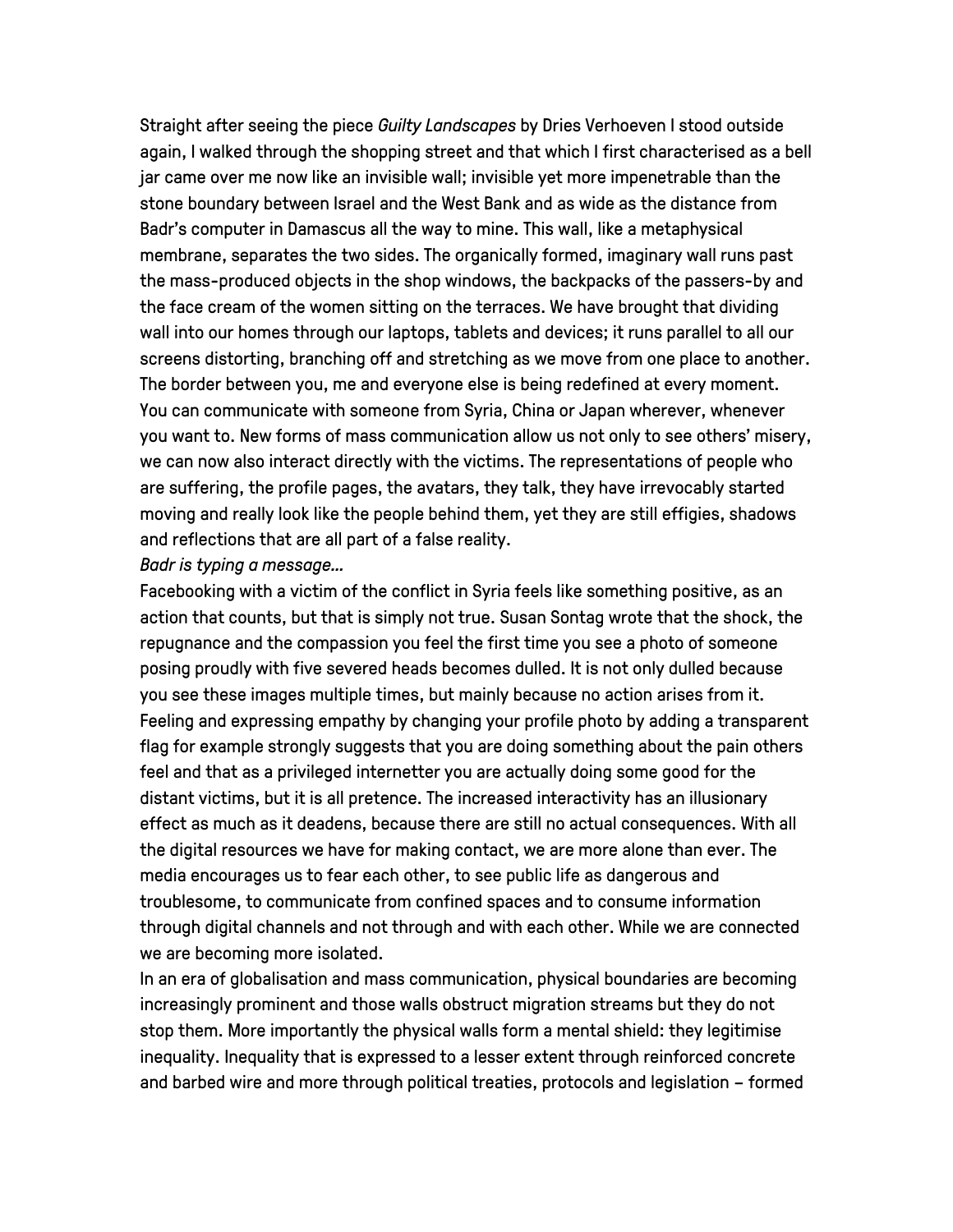by manifestations of public opinion – that effectively split the world in two. The immaterial wall exists in how we talk, tweet and text, in short, in the collective imagination. Its most important building blocks are the treaties that are entered into, the agreements that are made. Yet privatisation and individualisation have diminished public power. Everyone posts their own opinions, photos and thoughts on their timeline – which used to be called a 'wall' – yet they seldom form a collective and have few implications. Imagination has generally become a private matter; and therefore, innocuous.

I want a large wooden hammer, just like the one the god Thor had, a supernatural sledgehammer that can smash all the invisible dividing walls into smithereens. There is of course no ready-made solution, but the membrane that splits the world doesn't exist either. That is the paradox. It does not have to be there. If you never have to experience what it means to stand on the other side, it is easy to desire a real wall with watchtowers. Things that enable you to feel the usually invisible partition force you to relate to the other side. Making the invisible wall tangible is a precondition to breaking through it. And that is what journalists do when they list the facts. And what the arts can do. I have never experienced the two sides of that wall better than right after seeing *Guilty Landscapes*. It seems improbable and it will perhaps not happen in my lifetime, but the roles could very easily be turned. We are exactly the same as those on the other side, the struggle for life and death plays out here too. The two sides keep each other going, even if we readily forget that.

Why make do with a passive role and with staring at screens and commenting, with the redefinition of citizens as consumers, with the shift from public actions to private Facebook posts? I want to invite Badr to come to Amsterdam and check mine and my friends' teeth. I want to create a manifesto with Vietnamese factory workers, that they can hang up in the factory and I in the shopping centre, with the first line being: "For every digital action we create one act in the real world."

*Dirk Vis is a writer, contributing editor of Dutch literary magazine De Gids and tutor at the Royal Academy of Art in The Hague. Vis has published various essays, stories and epoems in publications including De Groene Amsterdammer and De Correspondent. See: dirkvis.net*